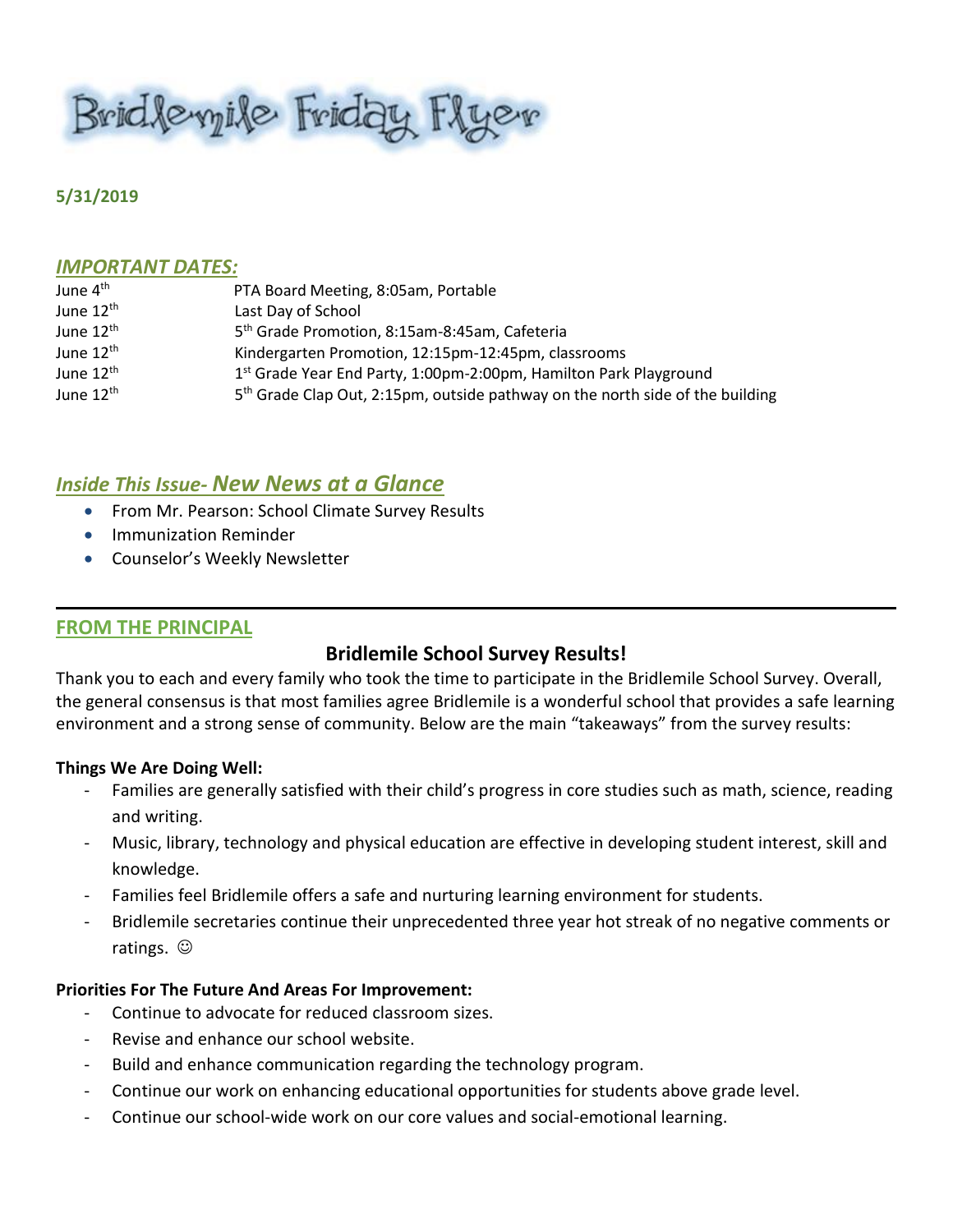Again, thank you for taking the time to complete the Bridlemile School Survey. We know we have a wonderful school but there is always room for improvement. We will work diligently to address the concerns communicated in the survey and continue our long history of providing a comprehensive and enriching academic program for our students.

Sincerely, Brad Pearson **Principal** 

# **FROM THE OFFICE**

# **School Supplies for 2019-20!**

On-line ordering: It's quick, convenient, and cost effective! Supplies will be delivered directly to your classrooms in the fall.

No fuss no muss! Order on-line by July 10<sup>th</sup> to receive a \$5 discount. The deadline for on-line orders is August 1<sup>st</sup>.

Attached above is also the full 2019-20 school supply list.



# ORDER YOUR SCHOOL SUPPLIES ONLINE AND GIVE BACK TO YOUR COMMUNITY

# www.SchoolhouseSupplies.org/online

Avoid the back-to-school rush and save time, gas and energy by shopping online. Your supplies are matched to your teacher's list and delivered to your classroom ready for the first day of school!

Follow these easy steps to place your order online:

1. Visit: www.Schoolhousesupplies.org/online

2. Click "Order Now" under your school's logo.

3. Select your school and grade/s and place your order.

Proceeds support the local nonprofit Schoolhouse Supplies' programs, including Tools for Schools and the Free Store for Teachers, providing children in need throughout the Portland area with the tools they need to be successful in school.

# Order by JULY 10 and save \$5. Final order deadline is AUGUST 1st

# **FROM THE NURSE**

 Please continue to provide updated immunization records if your child receives vaccinations. These records are continually updated to ensure current status. If your child will be seeing a health care provider for summer camp or a sport physical, review their immunization status and bring updated records to Malinda in the Health Room.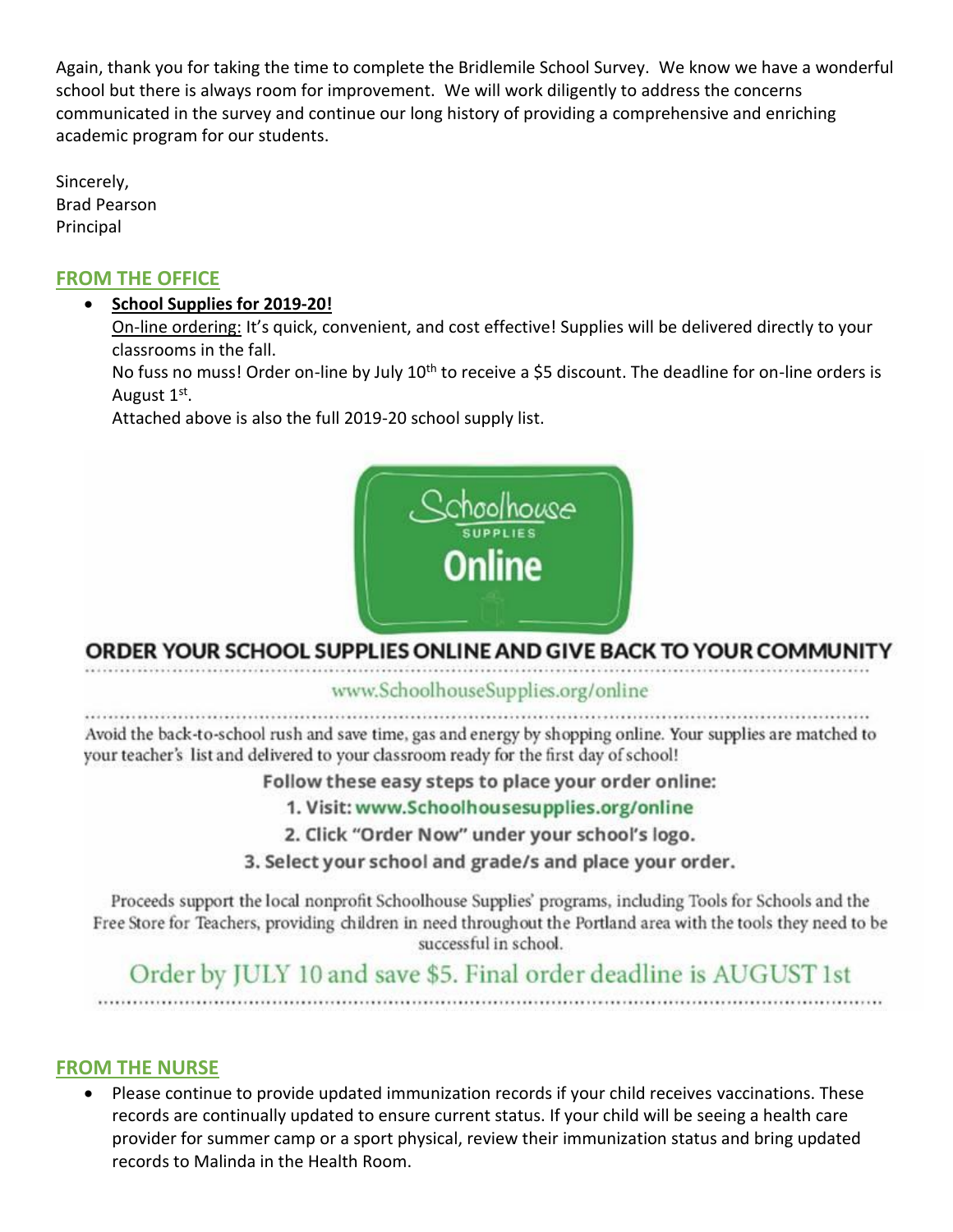End of year medication reminder: Medication checked in at school must be picked up by the parent or be destroyed at the end of the school year per district policy. If you have medication(s) in the office for your child that you feel are no longer needed for the remainder of the year, please stop by the office as soon as possible to pick up; this will help us greatly!

# **COUNSELOR'S CORNER** Welcome to the Counselor Corner!

Week of 5/27/19: **Theme – Personal Safety**

**Activities –** We are continuing our safety lessons in all classrooms this week and are encouraged to see Bridlemile children so engaged in the material. This information is particularly timely as we all prepare for Summer Break. Breaks from the routines of school can bring all sorts of different feelings for all of us. It's also an important time for us to pay attention to meeting our basic needs -- healthy food, adequate sleep, unstructured play time, and extra support from the people we love!

# **Videos** we are watching:

- **[Eight Never-Nevers Song](https://youtu.be/x-dsAqJ3Ln4) (from Second Step curriculum)**
- [Three Ways to Stay Safe](https://youtu.be/c8CcVStRnhc) (from Second Step curriculum)
- [Consent for Kids](https://youtu.be/h3nhM9UlJjc)

# **Safety Resources** to Explore:

- [SecondStep.org](https://www.secondstep.org/child-protection) → Activation Key: CPU1 FAMI LYG1
- [Parent Toolbox](https://www.earlyopenoften.org/) for starting safety conversations at home
- [K-5 Book](https://assets.ctfassets.net/98bcvzcrxclo/2U3QohEn2MQksQMeyKaQkM/a9ae360701acd76ced10ffeb8da47c6b/cpu-recommended-books-k-3.pdf) List recommendations for promoting personal safety
- [It's Not the Stork](https://www.amazon.com/Its-Not-Stork-Families-Friends/dp/0763633313/ref=sr_1_2?keywords=it%27s+not+the+stork&qid=1559068519&s=gateway&sr=8-2) (ages 4+), [It's So Amazing!](https://www.amazon.com/Its-So-Amazing-Families-Library/dp/0763668745/ref=pd_sim_14_1/134-2110958-2594708?_encoding=UTF8&pd_rd_i=0763668745&pd_rd_r=5b2fa136-8177-11e9-9b09-4f16de09a724&pd_rd_w=HiTC4&pd_rd_wg=RjKmL&pf_rd_p=90485860-83e9-4fd9-b838-b28a9b7fda30&pf_rd_r=KY483098TCRM4X9M9FS2&psc=1&refRID=KY483098TCRM4X9M9FS2) (ages 7+), [It's Perfect Normal](https://www.amazon.com/Its-Perfectly-Normal-Changing-Growing/dp/0763668729/ref=pd_bxgy_14_img_2/134-2110958-2594708?_encoding=UTF8&pd_rd_i=0763668729&pd_rd_r=6fbd2971-8177-11e9-8887-9b31b6cb4217&pd_rd_w=0xmB2&pd_rd_wg=QhPFP&pf_rd_p=a2006322-0bc0-4db9-a08e-d168c18ce6f0&pf_rd_r=Q65Q7FS3ZZ88BJ59SEXH&psc=1&refRID=Q65Q7FS3ZZ88BJ59SEXH) (ages 10+) (books)

# **Other Resources** to Explore:

- ["Parents, we need to let our kids fail if we truly want them to succeed"](https://www.boredteachers.com/inspiring/let-our-kids-fail?fbclid=IwAR0iO1KVVX6uUnEsuc8ySdYMvdIuUZ6rYaH8V1GodKQE3v7w7YcMghEQSPI)
- "The Hidden Benefits of Girl-[Boy Friendships and How to Foster Them Between Children"](https://www.amightygirl.com/blog?p=23152&fbclid=IwAR1lVFA1Z9It5rvghGnyJPdCQcE77vyOJee7BiIj-za9dbWs0zpmSZMlp5E)
- ["How to Stop Automatic Negative Thoughts"](https://www.huffpost.com/entry/how-to-stop-automatic-negative-thoughts_n_58330f18e4b0eaa5f14d4833?fbclid=IwAR2PUDdcvmAsITo21YDmCObsKuXIW6qKp8EGiGNrQo2kImnDtYK0ivEWQTA)

# **Up-Coming Community Events**:

- [Camp Erin](https://oregon.providence.org/our-services/c/camp-erin/) A free, weekend-long overnight Summer camp for children and teens who are grieving the death of someone close to them
- [The International Dyslexia Association Conference](https://www.eiseverywhere.com/website/887/home/) is coming to Portland! Nov. 7-10th, 2019
- [Camp Yakety Yak](http://www.campyaketyyak.org/) -- Special Needs Summer Day Camp in Lake Oswego, OR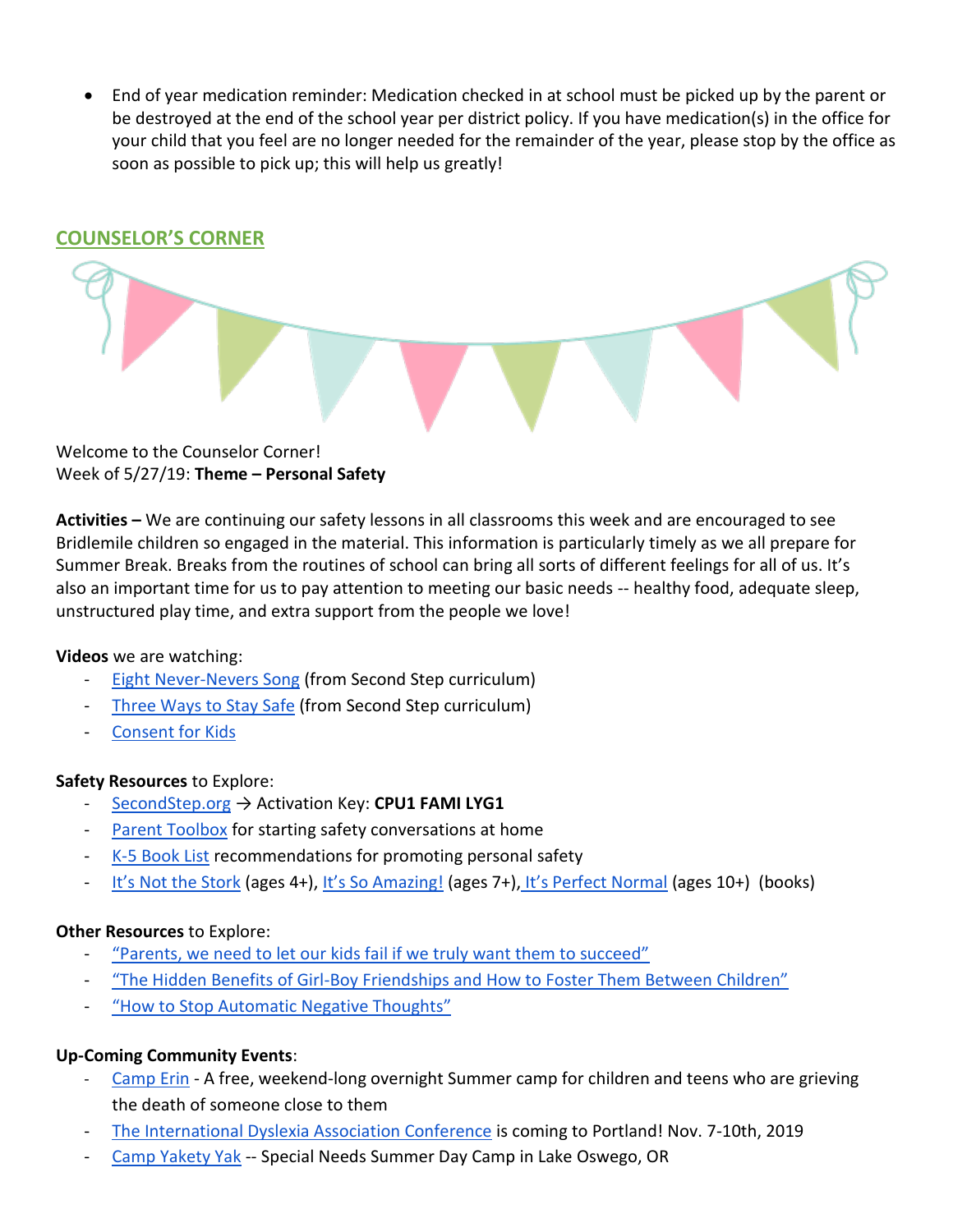- **[SAMHSA:](https://store.samhsa.gov/series/tips-teens?field_taxo_audience_tid%5B%5D=4953&field_taxo_pop_group_tid%5B%5D=5286&field_taxo_pop_group_tid%5B%5D=5292)** [Tips for Teens](https://store.samhsa.gov/series/tips-teens?field_taxo_audience_tid%5B%5D=4953&field_taxo_pop_group_tid%5B%5D=5286&field_taxo_pop_group_tid%5B%5D=5292) Substance Abuse and Mental Health Services Administration
- [Urban League of Portland Resource Fair, June 1st, 2019](https://ulpdx.org/category/events/)
- [NAMI Basics FREE class](https://namimultnomah.org/classes/basics/) for parents and caregivers of a child or adolescent living with mental illness. Fridays 9:00-11:30am, beginning May 31st.

#### **Have a wonderful weekend!**

| Rachel Reich        | <b>Emily Sallee</b> |
|---------------------|---------------------|
| rreich@pps.net      | esallee@pps.net     |
| 503-916-6292 x70212 | 503-916-6292 x70213 |



# SCREEN TIME CHECKLIST



# **FROM THE PTA Bridlemile Garden** *Amazing things are happening in our Bridlemile Garden!*

Please join us in continuing to expand the outdoor space that students have been enjoying and learning in this year.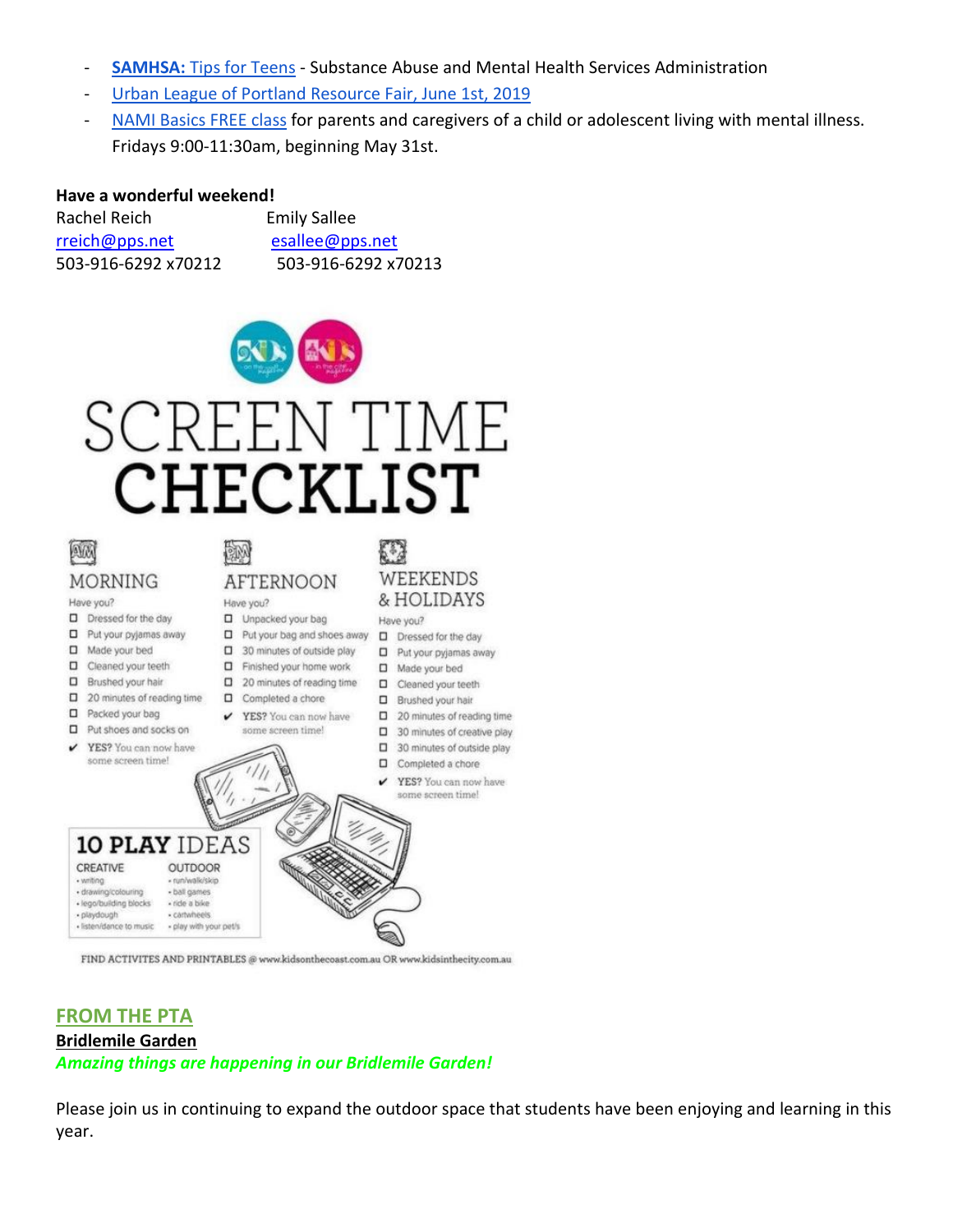We need help moving removing grass, sheet mulching, moving and spreading soil, placing irrigation, and transplanting bulbs and seedlings.

Judy Sims, our garden educator extraordinaire, will be leading garden work times T,W,Th the last week of May and the first week of June (5/28-5/30 and 6/4-6/6) from 8-10 am. You can join for 15 minutes after drop off or stay until 10. We appreciate any time you can give!

If you can't make any of these times, but are interested in helping in the garden please email Deedra Weill at [deedra0330@gmail.com.](mailto:deedra0330@gmail.com)

Thank you!



# **WHAT'S HAPPENING IN OUR SCHOOL CLUSTER (Gray/Wilson & West Sylvan/Lincoln)**

#### **Wilson HS**

Girls Soccer Camp August 5<sup>th</sup> - 8<sup>th</sup> 9:00 AM - 12:00 PM Ages: 7-13

# **Lincoln High School**

**Boys Basketball -** Dates: 6/24-6/27 Time: 9 AM - 12 PM Location: Lincoln Gym Cost: \$180 per player (campers get a shirt) Ages: Rising 5th through 9th grade Link to registration:<https://squareup.com/store/lincolnbasketballclub/item/summer-youth-camp>

# **Girls Basketball -**

Dates: 6/17-6/21 Time: 9 AM - 12 PM Location: Lincoln Gym Cost: \$130 per player (campers get a ball and a shirt) Ages: Rising 3rd through 8th grade Link to registration:<https://www.familyid.com/lincoln-high-school/2019-youth-girls-basketball-camp>

#### **Girls Soccer -**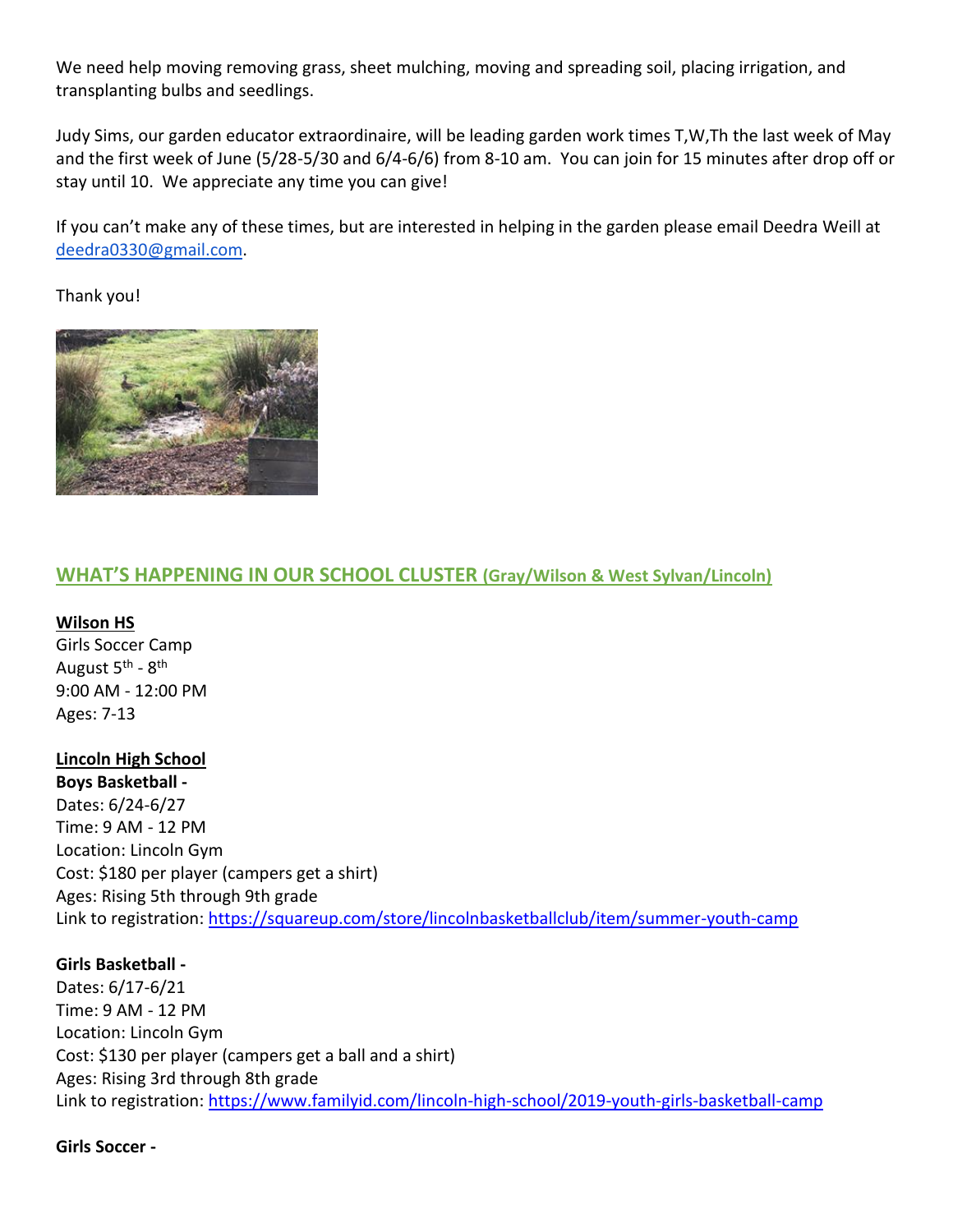Summer Camp 1 Dates: June 24-27 Time: 7 AM - 9 AM Location: Lincoln turf Cost: \$120 Ages invited: incoming 6th - 12th graders

Summer Camp 2 Dates: July 22-25 Time: 7 AM - 9 AM Location: Lincoln turf Cost: \$120 Ages invited: incoming 9th - 12th graders

Summer Camp 3 Dates: July 22-25 Time: 9 AM - 11 AM Location: Lincoln turf Cost: \$120 Ages: incoming 6th - 8th graders

Fitness Camp Dates: August 5-8 Time: 7 AM - 9 AM Location: Lincoln turf: Cost: \$120 Ages: incoming 9th - 12th graders

Pre-Season Camp Dates: August 12-15 Time: 7 AM - 9 AM Location: Lincoln turf Cost: \$120 Ages: incoming 9th - 12th graders Link to register for all girls soccer camps: [https://www.familyid.com/lincoln-high-school/2019-girls-soccer](https://www.familyid.com/lincoln-high-school/2019-girls-soccer-summer-camps-high-school-middle-school)[summer-camps-high-school-middle-school](https://www.familyid.com/lincoln-high-school/2019-girls-soccer-summer-camps-high-school-middle-school)

#### **Boys Soccer -**

Summer Camp 1: Dates: June 17-20 Time: 9 AM - 11 AM Location: Lincoln turf Ages: Open to incoming 6th - 12th graders Cost: \$120

Summer Camp 2: Dates: June 24-27 Time: 9 AM - 11 AM Location: Lincoln turf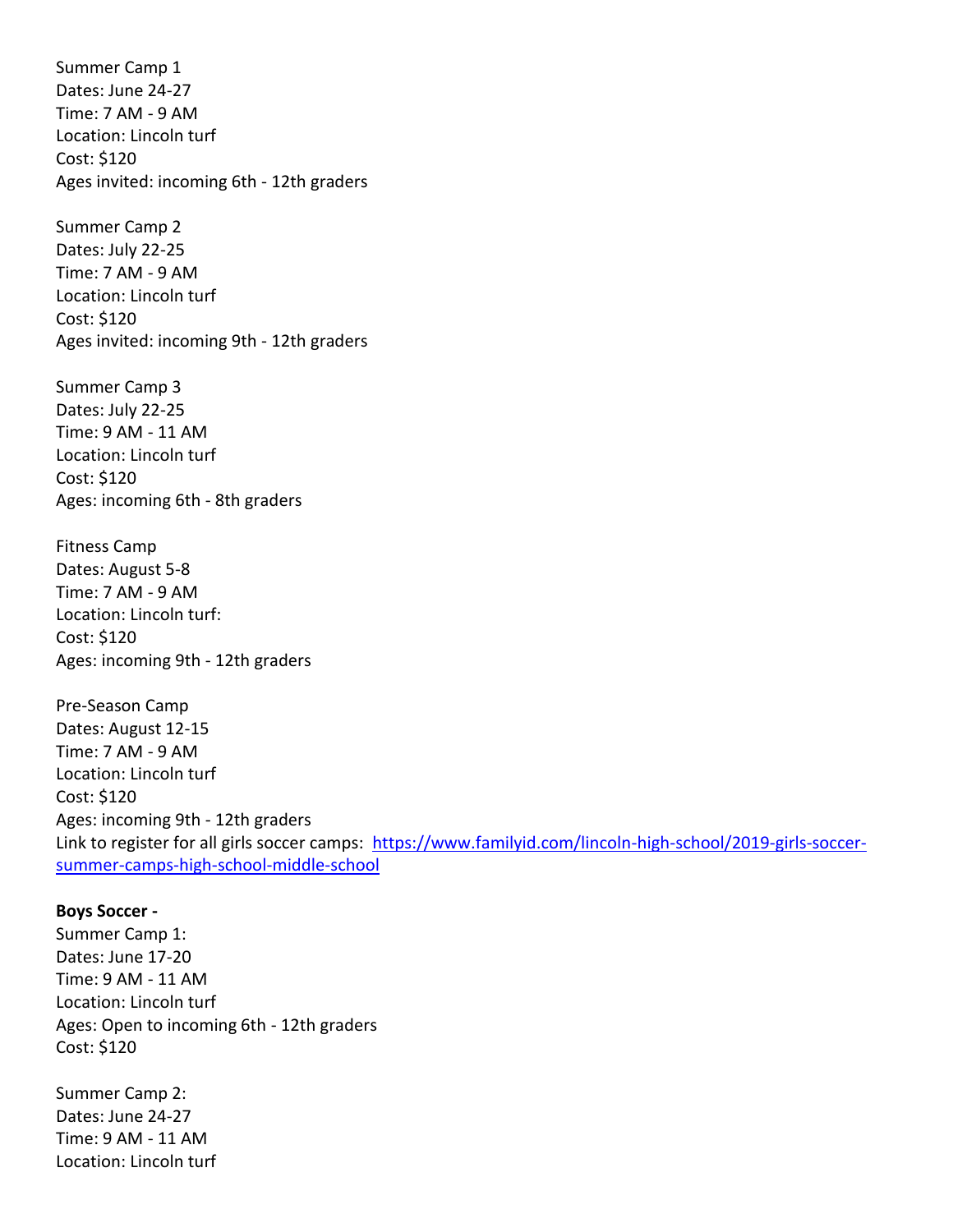Ages: Open to incoming 6th - 12th graders Cost: \$120

Fitness Camp Dates: August 5-8 Time: 9 AM - 11 AM Location: Lincoln turf Ages: Open to incoming 9th - 12th graders Cost: \$120

Pre-Season Camp: Dates: August 12-15 Time: 9 AM - 11 AM Location: Lincoln turf Ages: Open to incoming 6th - 12th graders Cost: \$120 **Link to all boys soccer camp registrations:<https://lincolnathletics.sportngin.com/register/form/734283528>**

#### **Multi-Sport Camp -**

Dates: July 8-12 Time: 9 AM - 3 PM Drop off and pickup location: Lincoln Gymnasium Ages: rising 4-8th grade Cost: \$200 Link to registration & description: [https://www.familyid.com/lincoln-high-school/2019-multi-sport-youth](https://www.familyid.com/lincoln-high-school/2019-multi-sport-youth-camp)[camp](https://www.familyid.com/lincoln-high-school/2019-multi-sport-youth-camp)

#### **[PIL Fall Sport Registration](https://www.familyid.com/lincoln-high-school/2019-fall-sport-registration)**

**Registration is open now through August 12 for cut sports or September 30 for no-cut sports** Cut sports:

- Soccer
- Volleyball
- Dance
- Cheer

No-cut sports:

- Football
- Cross Country

**Youth Football 2019 registration is now open!!**

FLAG FOOTBALL: Grades K-4th ROOKIE TACKLE: Grades 3rd-4th TACKLE: Grades 5th-8th

For more details and to sign up early & receive a discount on registration (\$25 discount for Flag, \$30 for Tackle) go to our website: